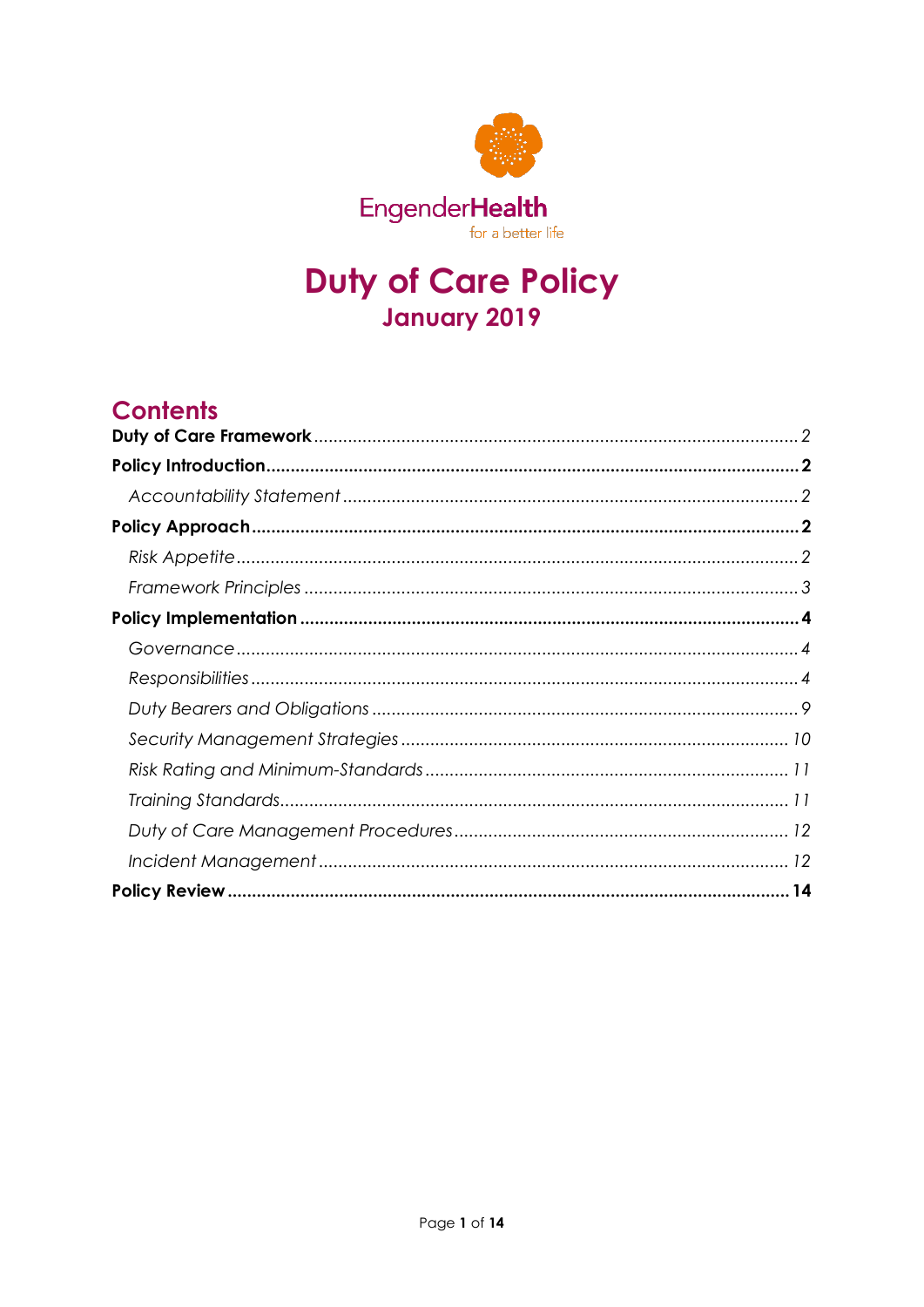# <span id="page-1-0"></span>**Duty of Care Framework**

This document is part of EngenderHealth's Duty of Care Framework that consists of this policy, procedures and resources, as illustrated below.



# <span id="page-1-1"></span>**Policy Introduction**

All environments around the world hold an inherent threat. Wherever we are as individuals, we will be at some level or risk. Political, socio-economic and other factors, combined with EngenderHealth's mission and activities, contribute to shifting dynamics that may present violence, insecurity and disorder. These dynamics may directly impact the physical and mental health of EngenderHealth's staff and associates. This policy and the Duty of Care Framework has been designed to minimise the impact to EngenderHealth's staff and associates, and the organization's reputation, finances and sustainability.

### <span id="page-1-2"></span>*Accountability Statement*

As such, EngenderHealth takes the security and wellbeing of all staff and associates very seriously and fully accepts the duty to provide a reasonable standard of care to those performing activities on EngenderHealth's behalf that could bring them to harm.

# <span id="page-1-3"></span>**Policy Approach**

This policy details how we achieve our duty of care obligations and applies to all EngenderHealth's staff and associates, regardless of their location. Any deliberate breach of this policy and the Duty of Care Framework is considered a disciplinary matter and may result in disciplinary action, including termination of any contract, in a manner that follows EngenderHealth's Human Resources and disciplinary procedures.

### <span id="page-1-4"></span>*Risk Appetite*

To achieve EngenderHealth's mission and to remain sustainable and relevant, the organization accepts the need to operate in locations that inherently involve exposure to safety, security and wellbeing risks. To reduce the likelihood of injury, trauma or death, EngenderHealth seeks to actively manage all safety, security and staff wellbeing risks to reasonable levels. This requires the equal engagement of all EngenderHealth's staff and associates. In exceptional circumstances, EngenderHealth may engage in activities above our normal risk appetite (of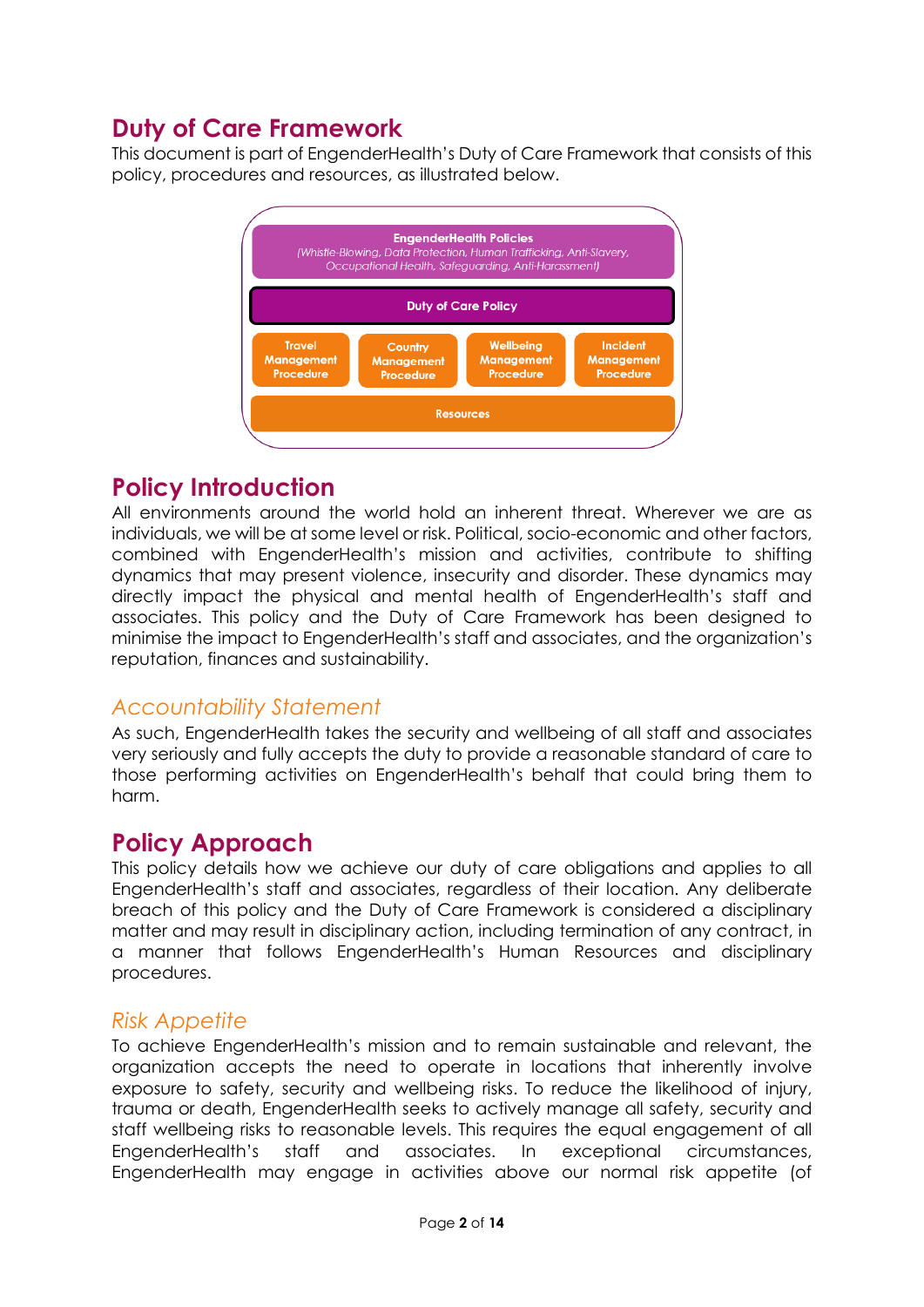moderate residual risk). Where this is the case, EngenderHealth will assess the risk against our strategic objectives, and the social impact that can be achieved by working with these risks.

#### <span id="page-2-0"></span>*Framework Principles*

This policy and EngenderHealth's entire Duty of Care Framework is guided by the following principles:



#### **Primacy of Life and Wellness**

The safety, security and wellbeing of EngenderHealth's staff and associates is our highest priority and takes precedence over anything else, including EngenderHealth's operations, property and reputation.



#### **Increased Exposure**

EngenderHealth understands that there are factors (e.g. LGBTQI status, gender, ethnicity, etc.,) that can expose EngenderHealth's staff and associates to increased risk. In response, EngenderHealth commits to supporting each individual at increased risk by assessing the risk and developing targeted risk reduction measures.



EngenderHealth actively shares information about the risks that our staff and associates may face, so that they can make an informed decision to either consent to these, or freely decline them. No staff or associate will ever be forced or coerced into accepting more risk than they are personally comfortable with.



EngenderHealth is committed to all children, young persons, adults, and vulnerable adults having the right to safeguarding irrespective of ability, ethnicity, faith, gender, sexuality, and culture. This is reflected in our programing and our assessment of risk.



For our Duty of Care policies and practices to be effective in reducing the risks to our staff and associates, we must all share the responsibility for their implementation and improvement. As such, a failure at one level of the organization, constitutes a failure at all levels of the organization.

# **Proportionality**

EngenderHealth ensures that the measures put in place to reduce security and wellbeing risks are commensurate to the threat and risk. Therefore, EngenderHealth will not place overly restrictive measures on staff and associates in low risk environments. Conversely, staff and associates working in heightened risk environments will be subject to more rigorous and robust measures.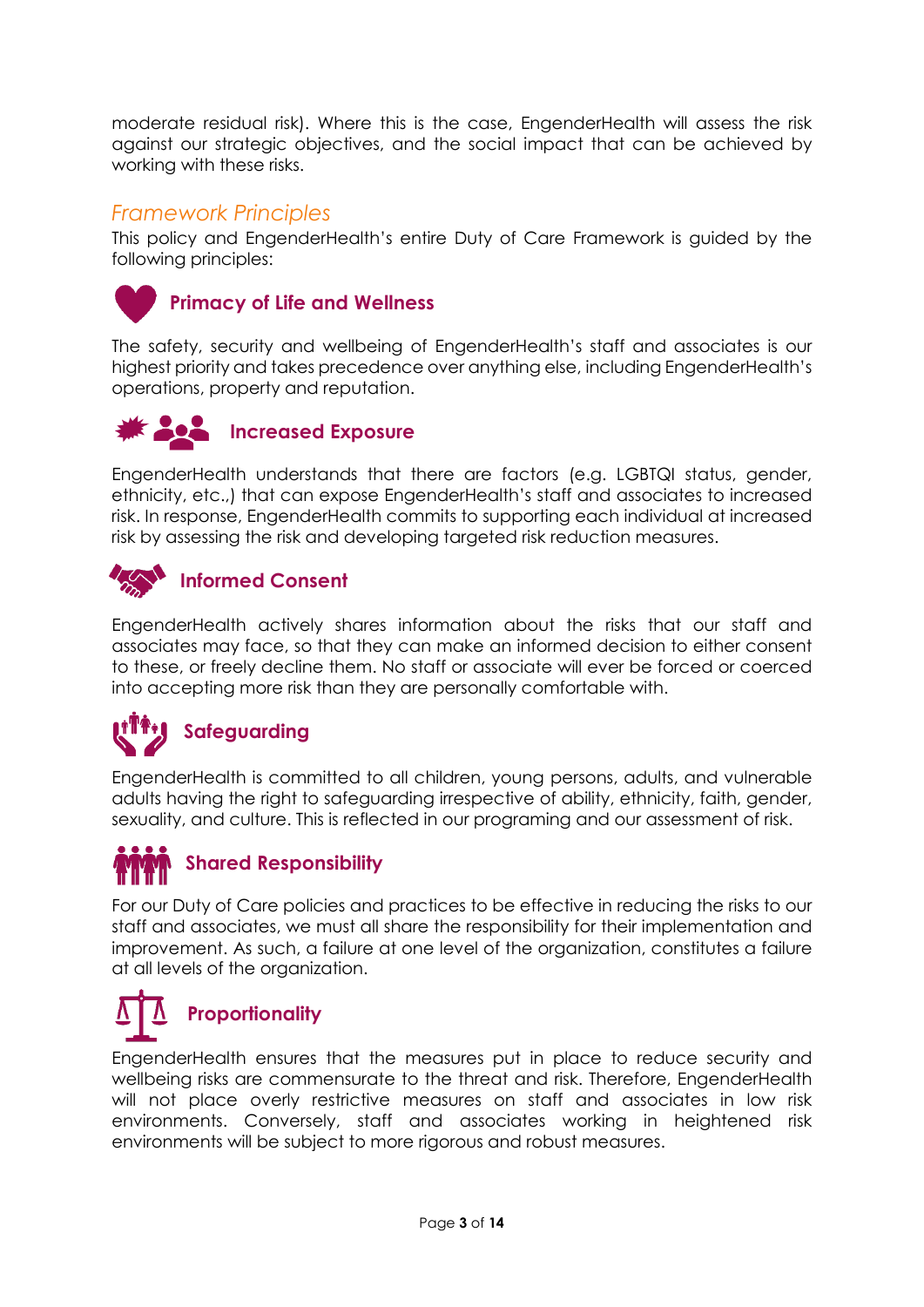

EngenderHealth seeks to ensure that the resources required to implement and improve security risk management and staff wellbeing are adequate, in terms of human and financial capacity. This requires the inclusion of such resources in all donor proposals, at all levels of the organization.



#### **Effective Communication**

EngenderHealth effectively communicates with all staff and associates in simple and accessible language to create a positive and accessible security risk management and staff wellbeing culture. This includes providing access to information and to those with security risk management and staff wellbeing responsibilities.

# **Continuous Improvement**

EngenderHealth provides assessment, reflection and feedback mechanisms to inform EngenderHealth's staff and associates of any improvements we can make to our security risk management and staff wellbeing policies and practices.

# <span id="page-3-0"></span>**Policy Implementation**

#### <span id="page-3-1"></span>*Governance*

The Chief Executive Officer (CEO), together with the Board of Directors, has ultimate responsibility for this policy and the Duty of Care Framework and its proper management, using a systematic approach, which is based on risk levels and minimum-security standards. As such, the CEO will receive a summary of any reported safety and security incidents or attempts at each Executive Team meeting.

#### <span id="page-3-2"></span>*Responsibilities*

EngenderHealth has four levels of security risk and staff wellbeing management responsibility (Risk Owners, Risk Managers, Risk Advisors, Risk Exposed). The responsibilities for each level are shown below:



#### **Chief Executive Officer:**

- Hold ultimate accountability for the safety, security and wellbeing of all staff and associates.
- Through the Chief of Finance and Administration, ensure that the Duty of Care Framework governs and regulates security and staff wellbeing risk, and is periodically reviewed against legal standards and sector best-practice.
- Ensure adequate financial and human resources to support the management of security and staff wellbeing risk, including allocating contingency funding for unforeseen emergency situations.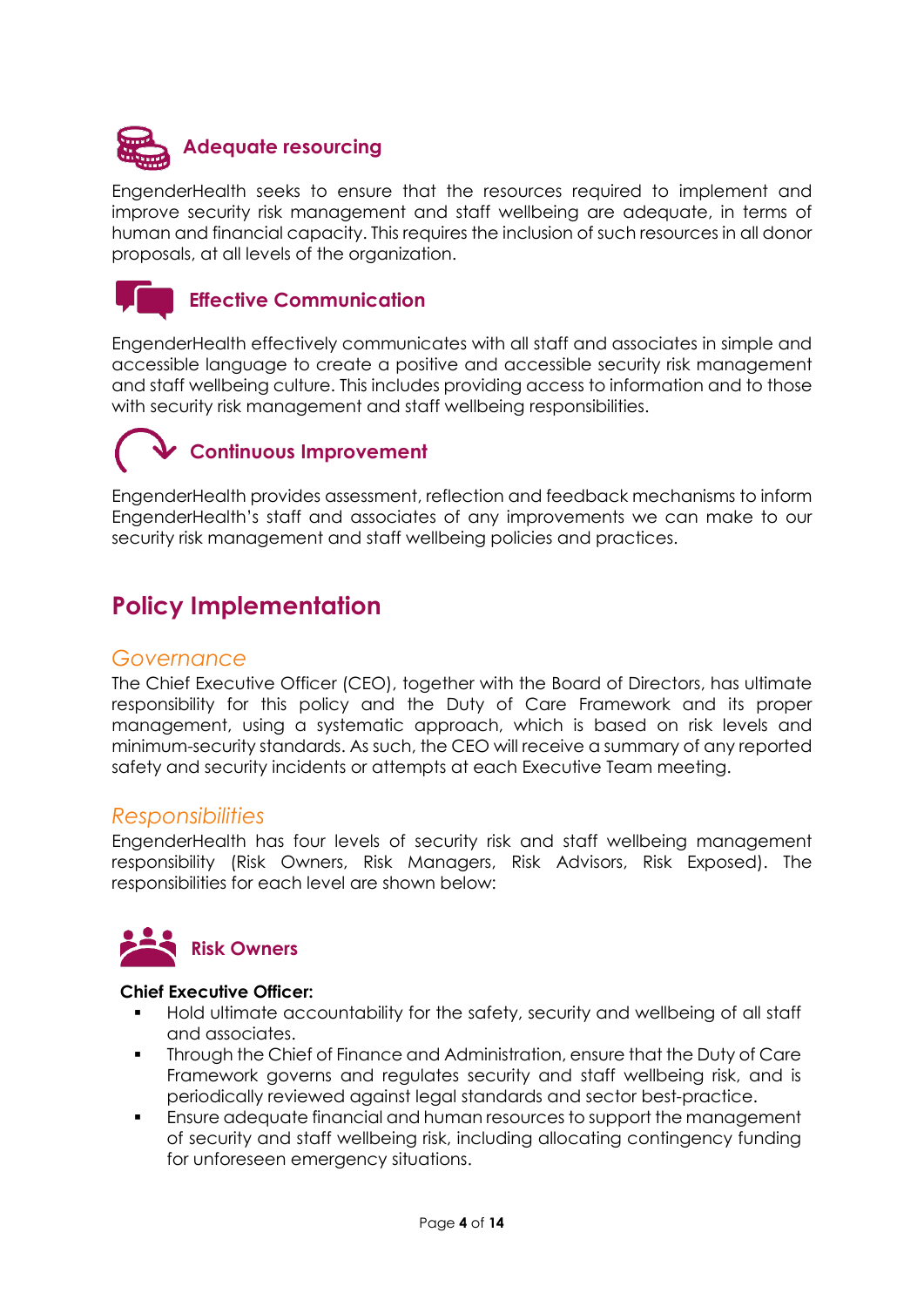- **Provide executive oversight and decision-making authority for security risks** that are deemed to be exceeding EngenderHealth's risk appetite.
- Approve all travel to all **EXTREME** risk rated destinations, exploring any further options for minimising risks, or decline the travel.
- Approve all in-country activities with an **EXTREME** residual risk rating, exploring any further options for minimising risks, or decline the activities.

#### **Chief of Finance and Administration:**

- Ensure that the Duty of Care Framework governs and regulates security and staff wellbeing risk and is reviewed against legal standards and sector bestpractice, every two years as a minimum.
- Ensure adequate financial and human resources to support the management of security and staff wellbeing risk, including allocating contingency funding for unforeseen emergency situations.
- Retain operational authority for cancelling, postponing or suspending any activities or travel where the risks have escalated beyond EngenderHealth's risk appetite.
- **Inform all staff and associates under their management of the requirements** to adhere to the Duty of Care Framework.
- Approve all travel to all **HIGH** risk rated destinations, exploring any further options for minimising risks, and escalate travel to all **EXTREME** rated risk destinations to the CEO.
- **Approve all activities with a HIGH** residual risk rating, exploring any further options for minimising risks, and escalate all in-country activities with an **EXTREME** residual risk rating to the CEO.
- Ensure that HQ staff and associates receive up to date risk information prior to their departure to the field.
- Provide mechanisms that allow for incidents to be reported to EngenderHealth at any time, ensuring the correct capacity and capability to manage incidents that pose a direct threat to life or have serious implications for EngenderHealth's staff, associates, finances, reputation, legal position, or sustainability.
- Authorise the withdrawal or evacuation of any staff or associates in the event of an emergency or deterioration in the contextual environment.
- Ensure that the country programme procedures are completed at the correct regularity, reviewing them for accuracy and comprehensiveness, following the review by the Regional Representative.
- Coordinate a reflective review of any incidents reported by any staff member of associate, ensuring that they are accurately entered into the Global Incident Database.
- Review this policy and the entire Duty of Care Framework every two years, as a minimum, in collaboration with any key internal stakeholders or external third-party providers.



#### **Regional Representatives**

 Report any deliberate violations of the Duty of Care Framework to the Chief of Finance and Administration either verbally or by email.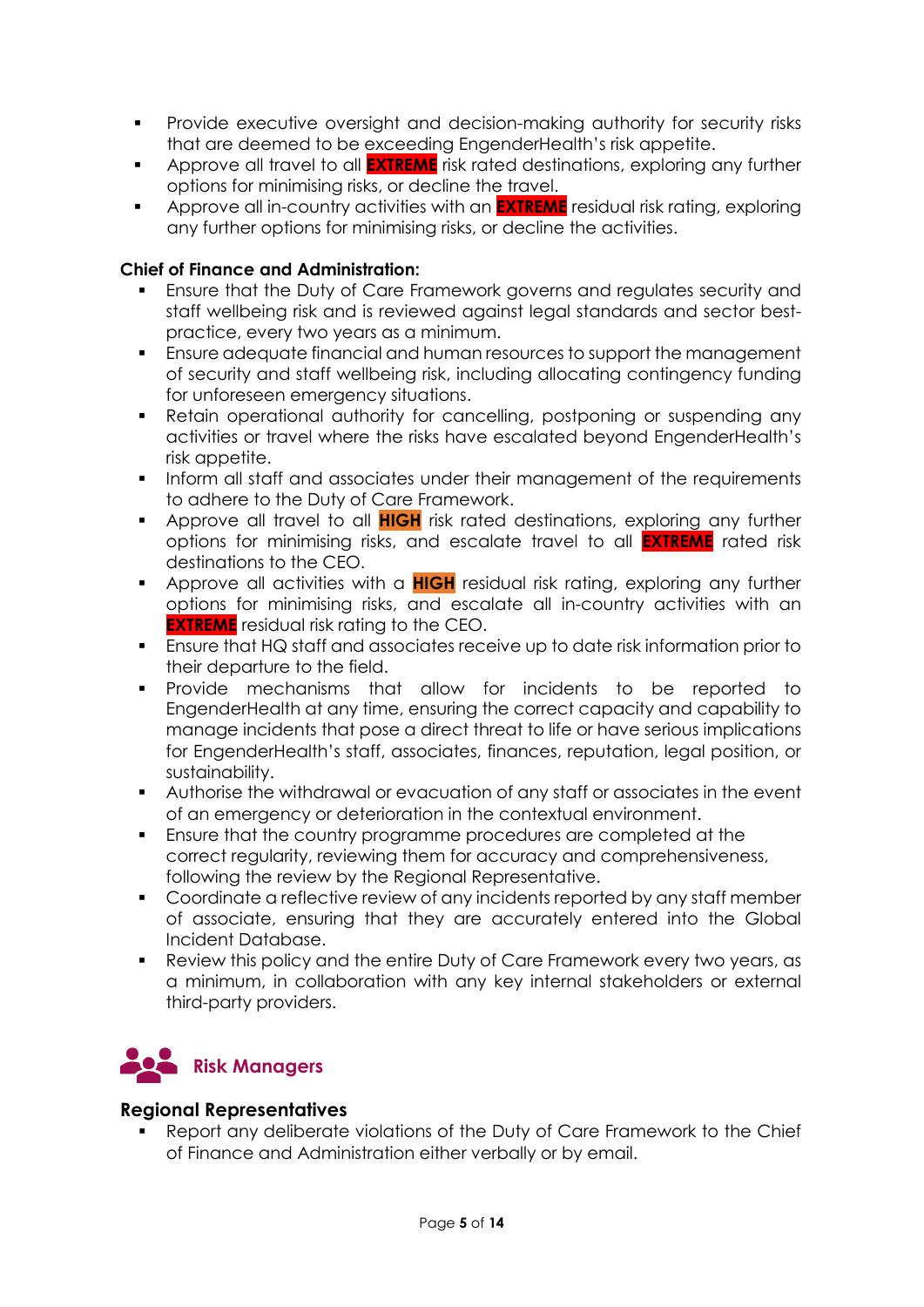- Ensure adequate financial and human resources (in the region) to support the management of security and staff wellbeing risk, including allocating contingency funding for unforeseen emergency situations.
- Inform all staff and associates under their management of the requirements to adhere to the Duty of Care Framework.
- Ensure that the country programme procedures (within the region) are completed at the correct regularity, reviewing them for accuracy and comprehensiveness, before submitting for approval to the Chief of Finance and Administration.
- Ensure that any international travel has been determined as a necessity.
- Approve all travel to all **NEGLIGABLE**, **LOW** and **MODERATE** risk rated destinations (in the region), exploring any further options for minimising risks, and escalate travel to all **HIGH** and **EXTREME** risk rated destinations to the Chief of Finance and Administration.
- Approve all activities (within the region) with a **NEGLIGABLE**, **LOW** and **MODERATE** residual risk rating, exploring any further options for minimising risks, and escalate all activities with a **HIGH** and **EXTREME** residual risk rating to the Chief of Finance and Administration.
- **•** Provide an opportunity for any staff member and associate under their management to give explicit and informed consent to the risks they may face, or to freely decline where they feel the risks exceed their own personal risk appetite.
- Ensure that adequate travel, personal accident and other relevant insurance is in place (for the region, including any physical offices).
- Coordinate a reflective review of any incidents reported (within the region) by any staff or associate.

#### **Country Representatives**

- Report any deliberate violations of the Duty of Care Framework to the Chief of Finance and Administration.
- Ensure adequate financial and human resources (in the country) to support the management of security and staff wellbeing risk, including allocating contingency funding for unforeseen emergency situations.
- Inform all staff and associates under their management of the requirements to adhere to the Duty of Care Framework.
- Ensure that the country programme procedure is completed at the correct regularity and submitted to the Regional Representative.
- Develop national travel and activity risk assessments.
- Ensure that any national travel has been determined as a necessity.
- Approve all travel to all **NEGLIGABLE**, **LOW** and **MODERATE** risk rated destinations (in the country), exploring any further options for minimising risks, and escalate travel to all **HIGH** and **EXTREME** risk destinations to the Regional Representative.
- Approve all activities (within the country) with a **NEGLIGABLE**, **LOW** and **MODERATE** residual risk rating, exploring any further options for minimising risks, and escalate all activities with a **HIGH** and **EXTREME** residual risk rating to the Regional Representative.
- Provide mechanisms that allow for incidents to be reported to EngenderHealth at any time, ensuring the correct capacity and capability to manage incidents that pose a direct threat to life or have serious implications for EngenderHealth's finances, reputation, legal position or sustainability.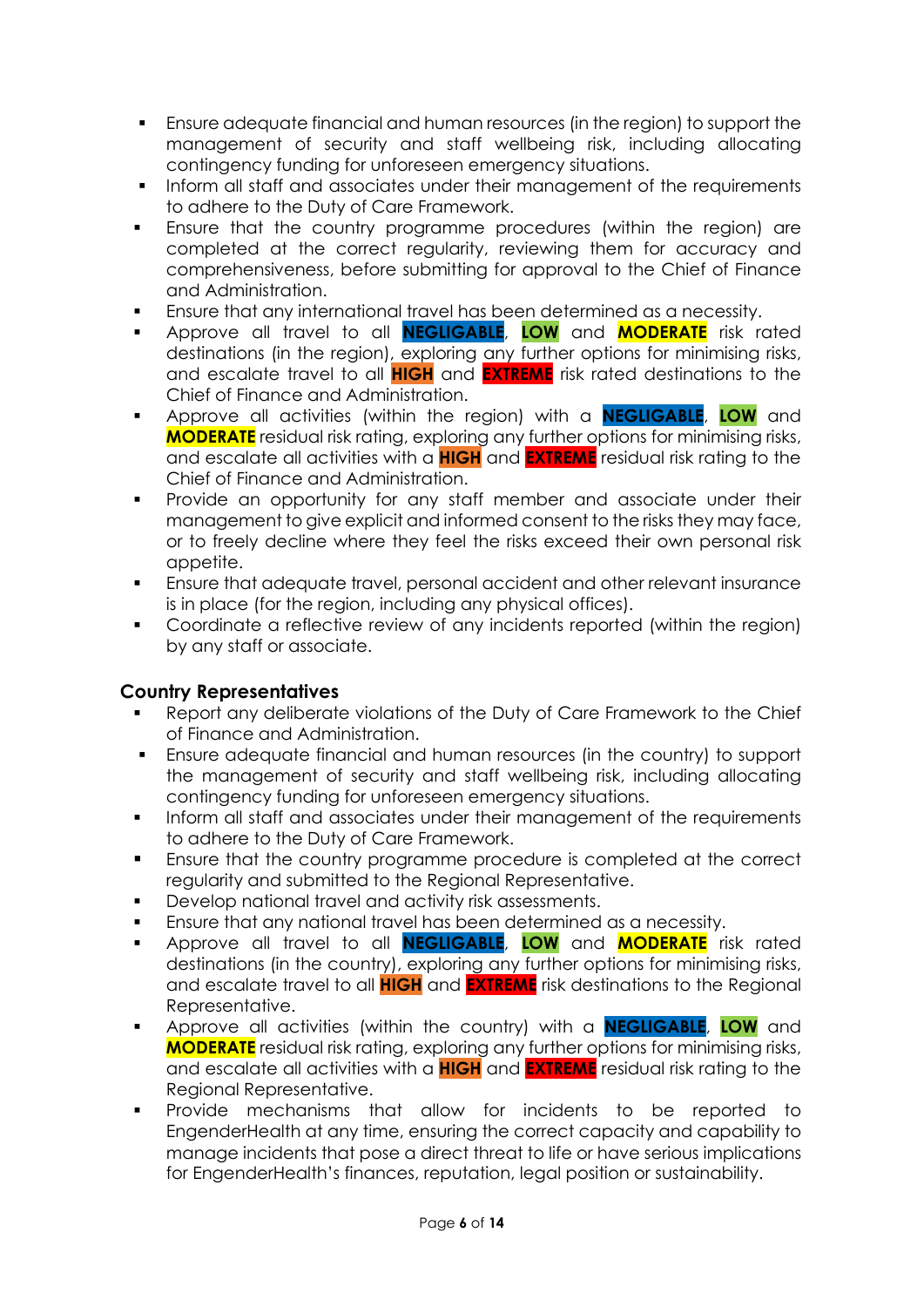- **Provide an opportunity for any staff and associate under their management** to give explicit and informed consent to the risks they may face, or to freely decline where they feel the risks exceed their own personal risk appetite.
- Ensure that adequate travel, personal accident, and other relevant insurance is in place (for the country).
- Ensure that all safety and security incidents are reported in writing to the Regional Representative and Chief of Finance and Administration within three days of the incident taking place.
- Coordinate a reflective review of any incidents reported (within the country) by any staff member or associate.

#### **HQ Line Managers (of HQ staff who travel internationally)**

- Report any deliberate violations of the Duty of Care Framework to the Chief of Finance and Administration.
- Inform all staff and associates under their management of the requirements to adhere to the Duty of Care Framework.
- Ensure that any international travel has been determined as a necessity.
- Develop international travel and activity risk assessments.
- Approve all travel to all **NEGLIGABLE**, **LOW** and **MODERATE** risk rated destinations, exploring any further options for minimising risks, and escalate travel to all **HIGH** and **EXTREME** risk rated destinations to the Chief of Finance and Administration.
- Provide an opportunity for any staff and associate under their management to give explicit and informed consent to the risks they may face, or to freely decline where they feel the risks exceed their own personal risk appetite.

# **Risk Advisors**

#### **Security Focal Points (SFPs)**

- Maintain and monitor the effectiveness of the Duty of Care Framework (Global SFPs) and the Country Program Procedure (Regional and National SFPs).
- Conduct in-country check-ins with staff and associates at pre-agreed times.
- Provide technical guidance, support and advice to colleagues (including briefings) on any safety and security related risks that may be encountered.
- Escalate any issues or concerns surrounding the safety and security of any staff or associate to their line manager.
- Coordinate with all external third-party providers (e.g. travel insurance providers, travel management companies, risk management consultancy companies) to ensure that adequate technical expertise and support are well integrated into the Duty of Care Framework/Country Program Procedure(s).
- Advise on any requirements for staff and associates to complete safety and security training, and periodically assesses the appropriateness and relevance of this training.

#### **Wellbeing Focal Points (WFPs[\)1](#page-6-0)**

<span id="page-6-0"></span> $\overline{a}$ <sup>1</sup> This role is adopted by the nominated Safeguarding Focal Points in each country.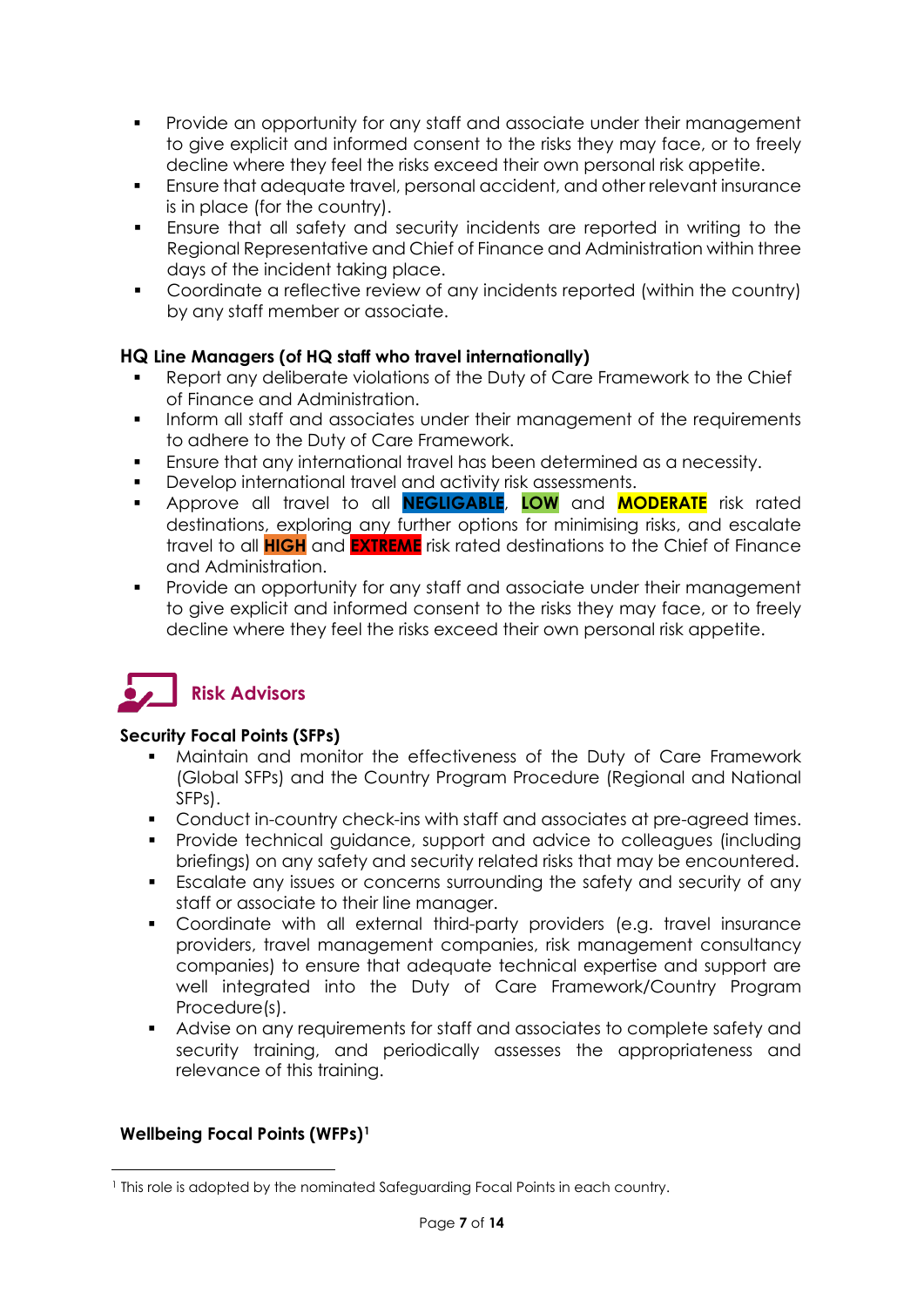- Maintain and monitor the effectiveness of the Duty of Care Framework (Global WFPs) and the Country Program Procedure (Regional and National WFPs).
- Provide technical guidance, support and advice to colleagues on any wellbeing related risks that may be encountered.
- **Provide information and guidance on managing wellbeing.**
- Escalate any issues or concerns surrounding the wellbeing of any staff member or associate to their line manager.
- Coordinate with all external third-party providers (e.g. Psychosocial providers) to ensure that adequate technical expertise and support are well integrated into the Duty of Care Framework / Country Program Procedure(s)
- Advise on any requirements for staff and associates to complete staff wellbeing training, and periodically assesses the appropriateness and relevance of this training.
- **Provide Psychological First Aid in the event of a critical incident and refer** onto specialised psychological and medical care as required.



**Risk Exposed** (All staff and associates)

#### **Responsibilities:**

- Fully comply with the Duty of Care Framework, following security instructions to avoid unnecessary risks and prevent behaviour which brings themselves or others into danger.
- **Participate in and contribute to organizational safety, security and wellbeing** measures be conscious of security conditions.
- Notify their line manager (or EngenderHealth's contact) of any intention to travel, at the earliest possible opportunity.
- Request further information from EngenderHealth's security and wellbeing focal points concerning any safety, security or wellbeing risks, if they feel that they are not fully informed.
- Methodically and accurately complete (or in the case of associates, review) a Risk Assessment for all travel to locations with a **HIGH** or **EXTREME** risk rating, in consultation and collaboration with others.
- **Complete required safety, security and wellbeing training.**
- Ensure that EngenderHealth has up to date Next of Kin contacts.
- Be reliably contactable at all times and inform their line manager (or in the case of associates, EngenderHealth contact) of their location and other reasonably requested information, at the agreed times.
- Immediately report any incidents to EngenderHealth that have caused, or the potential to cause, injury, harm, or mental or physical illness to themselves or others, including any potential safeguarding issues.
- Observe any national laws that apply in each location at all times and show respect for local customs and cultural practises.
- Behave in a manner that does not compromise the safety, security or wellbeing of themselves or others.
- Act with integrity, accountability, professionalism and consistency with EngenderHealth's vision, mission and values.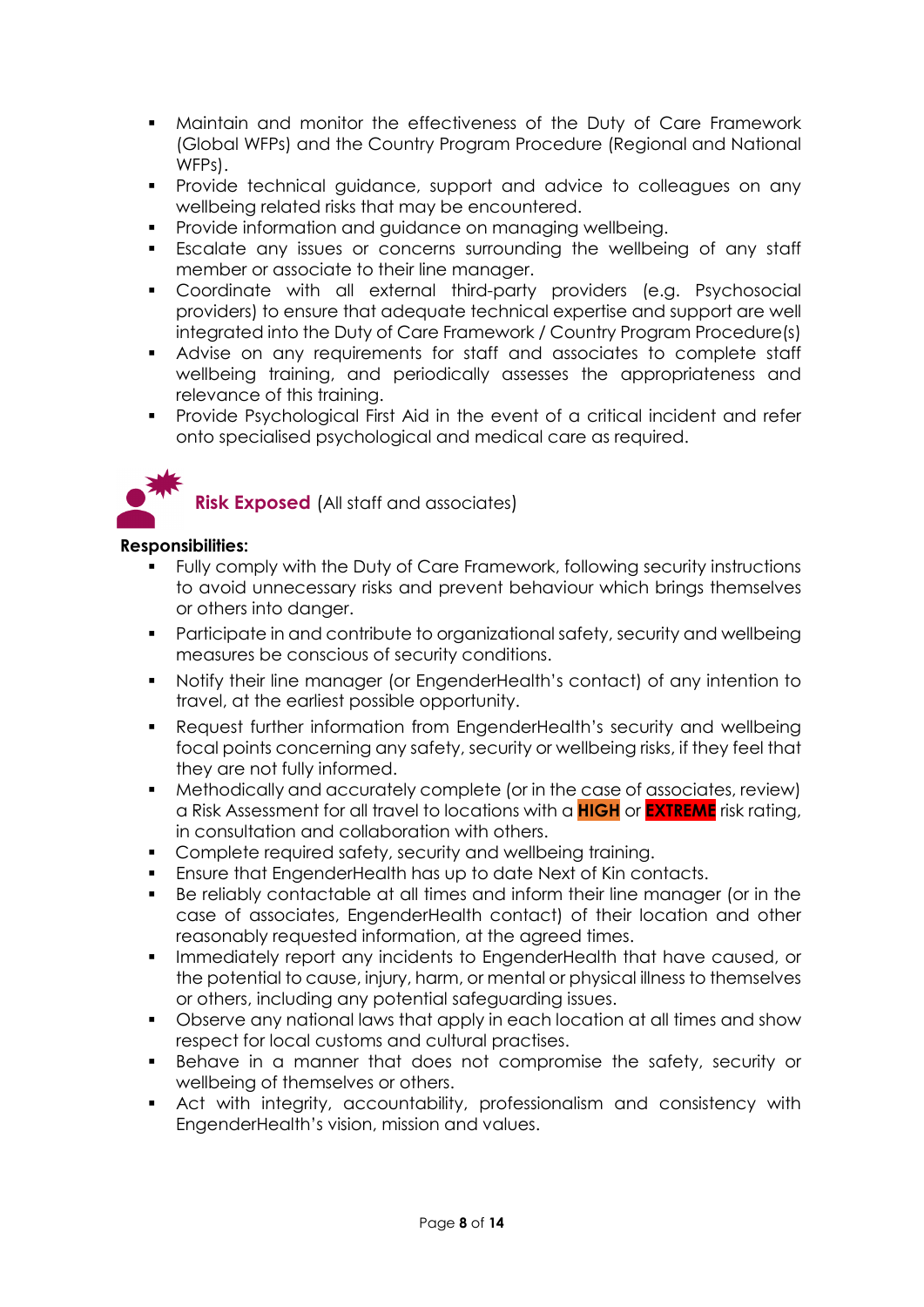- Avoid sensitive discussions of politics and religion and demonstrate an understanding that EngenderHealth is a non-political, non-religious organization
- Work in a spirit of equity and mutual respect.
- Be responsible with the use of information, equipment, money and resources to which they have access.
- Take action to refrain from and report any form of corruption or bribery.

### <span id="page-8-0"></span>*Duty Bearers and Obligations*

EngenderHealth has a different duty of care obligation to different categories of duty bearer. As such, this will be reflected in the application of EngenderHealth's procedures and practices. To meet these obligations, EngenderHealth commits to providing the following, to each duty bearer:



EngenderHealth commits to:

- Inform staff members of the threats and measures to prevent and mitigate risk.
- **Provide staff with a verbal pre-departure briefing when travelling to locations** with a **HIGH** or **EXTREME** risk rating.
- **Inform staff of their security and wellbeing responsibilities and obligations.**
- Manage the safety, security and wellbeing of all staff in their contracted location, during normal working hours.
- **Manage the safety, security and wellbeing of staff when travelling outside their** contracted location for EngenderHealth, during and outside of normal working hours.
- **Provide robust risk reduction measures.**
- **•** Provide appropriate and comprehensive insurance, including personal accident (medical), travel and life insurance.
- Ensure access to physical medical support and information before, during and after employment and deployment, including post incident.
- Ensure access to appropriate psychosocial support and information before, during and after employment and deployment, including post-incident.
- Ensure access to risk level appropriate safety, security and wellbeing training
- Ensure that staff members can freely decline security risk, when they feel that the work poses an unreasonable level of risk, by asking to not travel to a location or to be withdrawn from a location, in which they are not normally resident[2](#page-8-1).



EngenderHealth commits to:

<span id="page-8-1"></span><sup>&</sup>lt;sup>2</sup> However, if the risks are constant, or withdrawal is likely to be frequent or long-term, EngenderHealth will undertake a review between the staff member and his/her line manager to determine an appropriate course of action, which could include an assessment as to whether employment in that position should continue, in line with organisational procedures.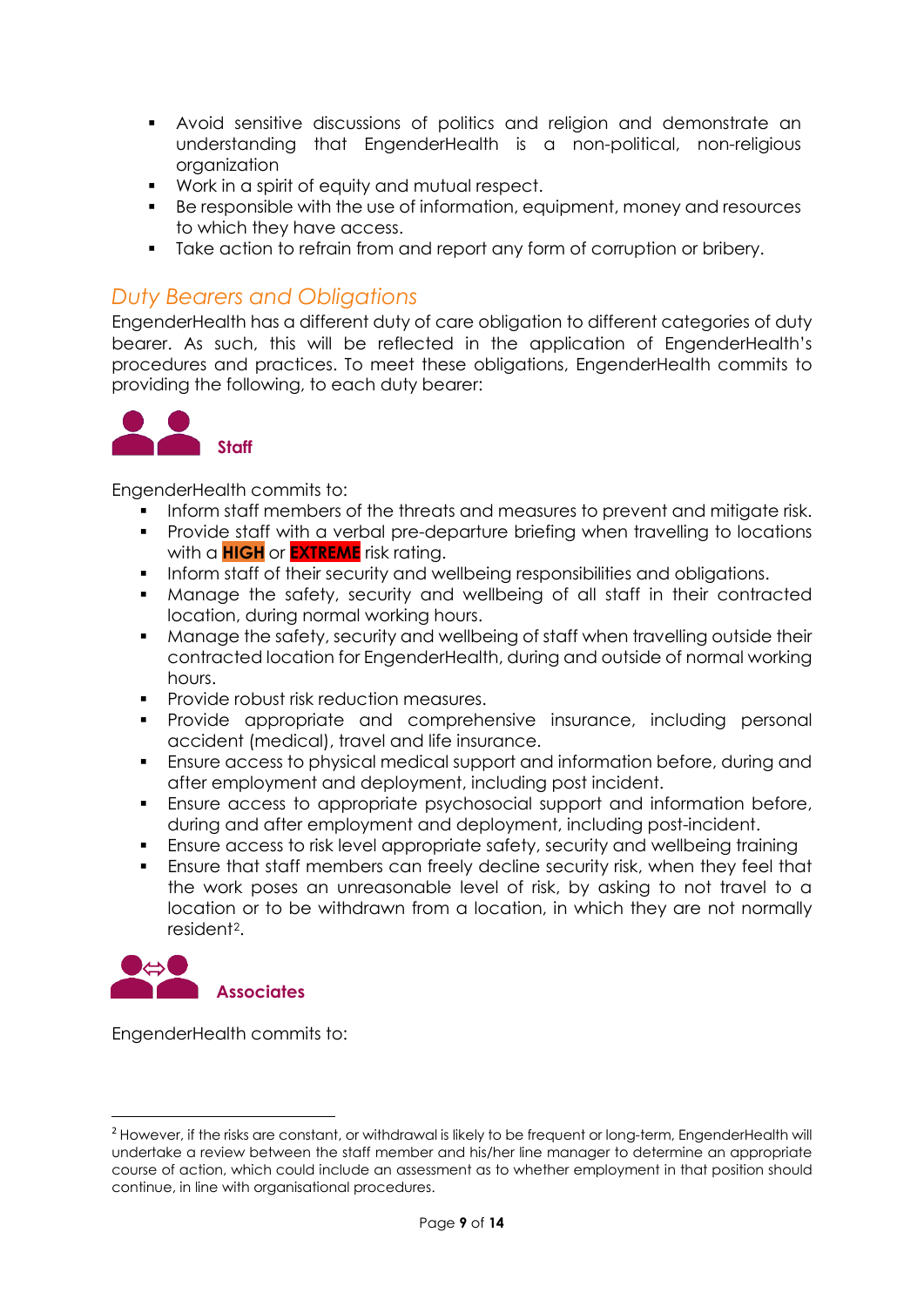- Conduct a rapid assessment, as part of the procurement process, of the safety and security management capabilities of associates; and where capacity is low, require the associate to secure appropriate guidance and support.
- **Inform associates of the threats and measures to prevent and mitigate risk.**
- Provide associates with a verbal pre-departure briefing when travelling to locations with a **HIGH** or **EXTREME** risk rating.
- **Inform associates of their security responsibilities and obligations.**
- Manage the safety and security of associates in their contracted location, during normal working hours.
- Manage the safety and security of associates when travelling to locations for EngenderHealth, with a **HIGH** or **EXTREME** risk rating, during and outside of normal working hours.
- **Provide robust risk reduction measures.**
- **Inform (on request) associates of relevant personal accident and travelly** insurance cover.
- Inform (upon request), associates of recommended risk level appropriate safety, security and wellbeing training, including considering the option to provide training, where this is not normally available, on a case by case basis.
- Ensure that associates can freely decline security risk, when they feel that the work poses an unreasonable level of risk, by asking to not travel to a location or to be withdrawn from a location, in which they are not normally resident[3](#page-9-1).

# **Sub-Awardees**

EngenderHealth commits to:

- Conduct a rapid due diligence review of safety, security and wellbeing policies, protocols and practices of potential sub-awardees prior to contractual agreement.
- Ensure that contracts with sub-awardees clearly explain the necessity for appropriate safety, security and wellbeing policies and practices.



**.** 

EngenderHealth commits to:

- **Understand donor duty of care requirements.**
- **Implement the necessary policies and practices to achieve these** requirements.

# <span id="page-9-0"></span>*Security Management Strategies*

As EngenderHealth's operating locations hold different risks that originate from multiple and different threats, EngenderHealth will assess and deploy different security strategies in each location, prior to travel or activity implementation. This ensures that the deployed strategies are most appropriate in reducing the risk to EngenderHealth's staff and associates. EngenderHealth recognises that different security strategies can,

<span id="page-9-1"></span><sup>&</sup>lt;sup>3</sup> However, this will likely terminate all, or parts of the associate agreement in place, in line with organisational procedures.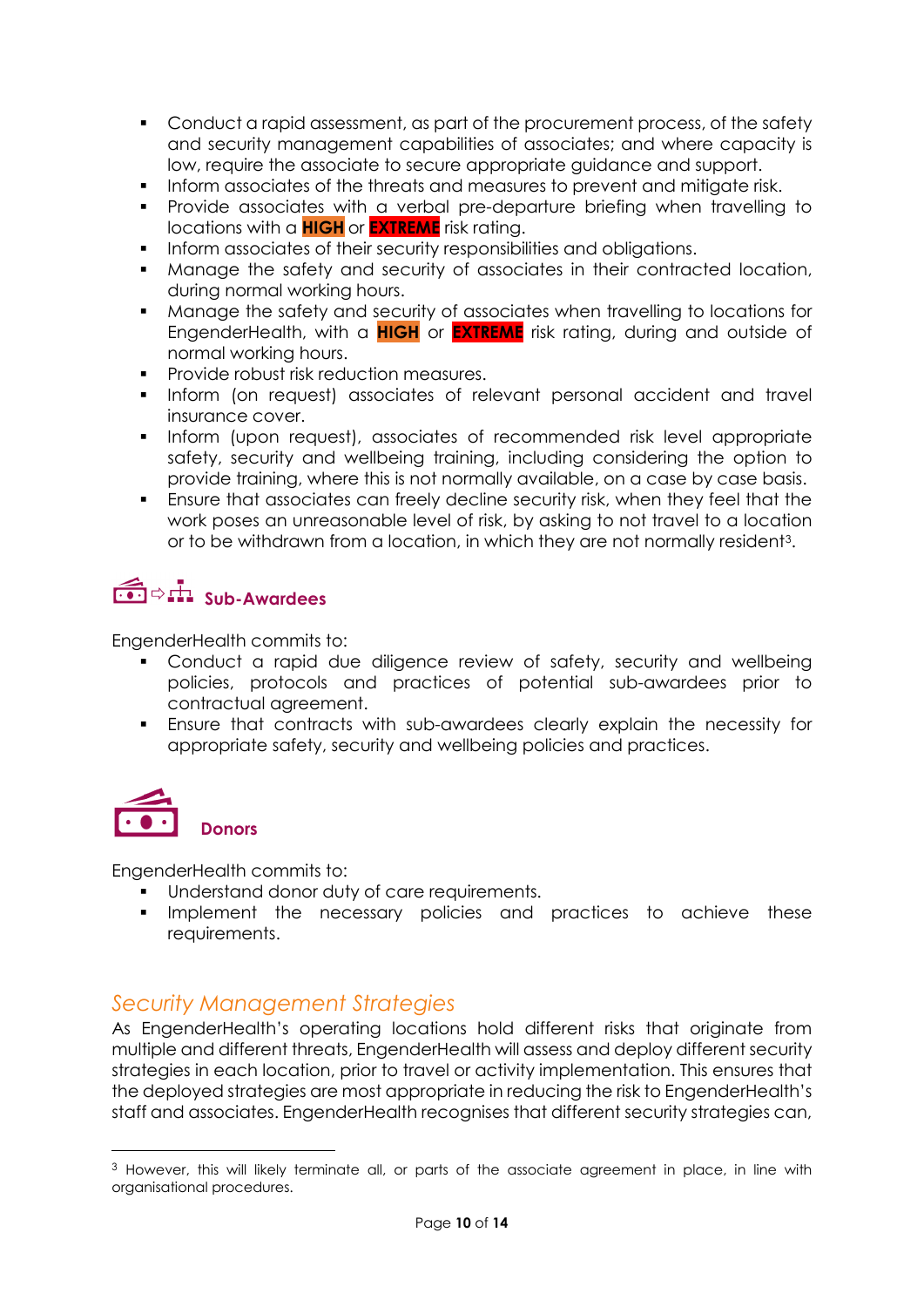and should, be deployed at different times and with different weightings. As such EngenderHealth works with a menu of security strategies, as follows:

|           | <b>Acceptance</b>                     | Reducing risk by having acceptance for EngenderHealth /<br>EngenderHealth's partners' work (preferred option)                |  |  |
|-----------|---------------------------------------|------------------------------------------------------------------------------------------------------------------------------|--|--|
|           | <b>Low Profile</b>                    | Reducing risk by remaining under the radar                                                                                   |  |  |
| $\bullet$ | <b>Physical</b><br><b>Protection</b>  | Reducing risk through physical protection measures                                                                           |  |  |
|           | <b>Non-Armed</b><br><b>Deterrence</b> | Reducing the risk or responding to an incident by containing<br>the threat with a non-armed counter-threat (e.g. CCTV)       |  |  |
|           | <b>Armed</b><br><b>Deterrence</b>     | Reducing the risk or responding to an incident by containing<br>the threat with an armed counter-threat (last resort option) |  |  |

## <span id="page-10-0"></span>*Risk Rating and Minimum-Standards*

To help us understand and manage the level of risk that EngenderHealth's staff and associates may be exposed to, we use minimum standards. Many of these minimum standards are related to the risk rating that we use (provided by EngenderHealth's insurers) which are shown below:

|--|

# <span id="page-10-1"></span>*Training Standards*

To achieve our Duty of Care obligations, EngenderHealth commits to maintaining adequate security and wellbeing training using risk-based and role-based standards, as follows:

#### **Risk-based standard**

The table below explains the mandatory security training requirement for all staff located in, or travelling to any location, by risk rating:

| <b>NEGLIGABLE</b>    | LOW                  | <b>MODERATE</b>      | <b>HIGH</b>                         | <b>EXTREME</b>                             |
|----------------------|----------------------|----------------------|-------------------------------------|--------------------------------------------|
| Personal<br>Security | Personal<br>Security | Personal<br>Security | Hostile<br>Environment<br>Awareness | <b>Hostile</b><br>Environment<br>Awareness |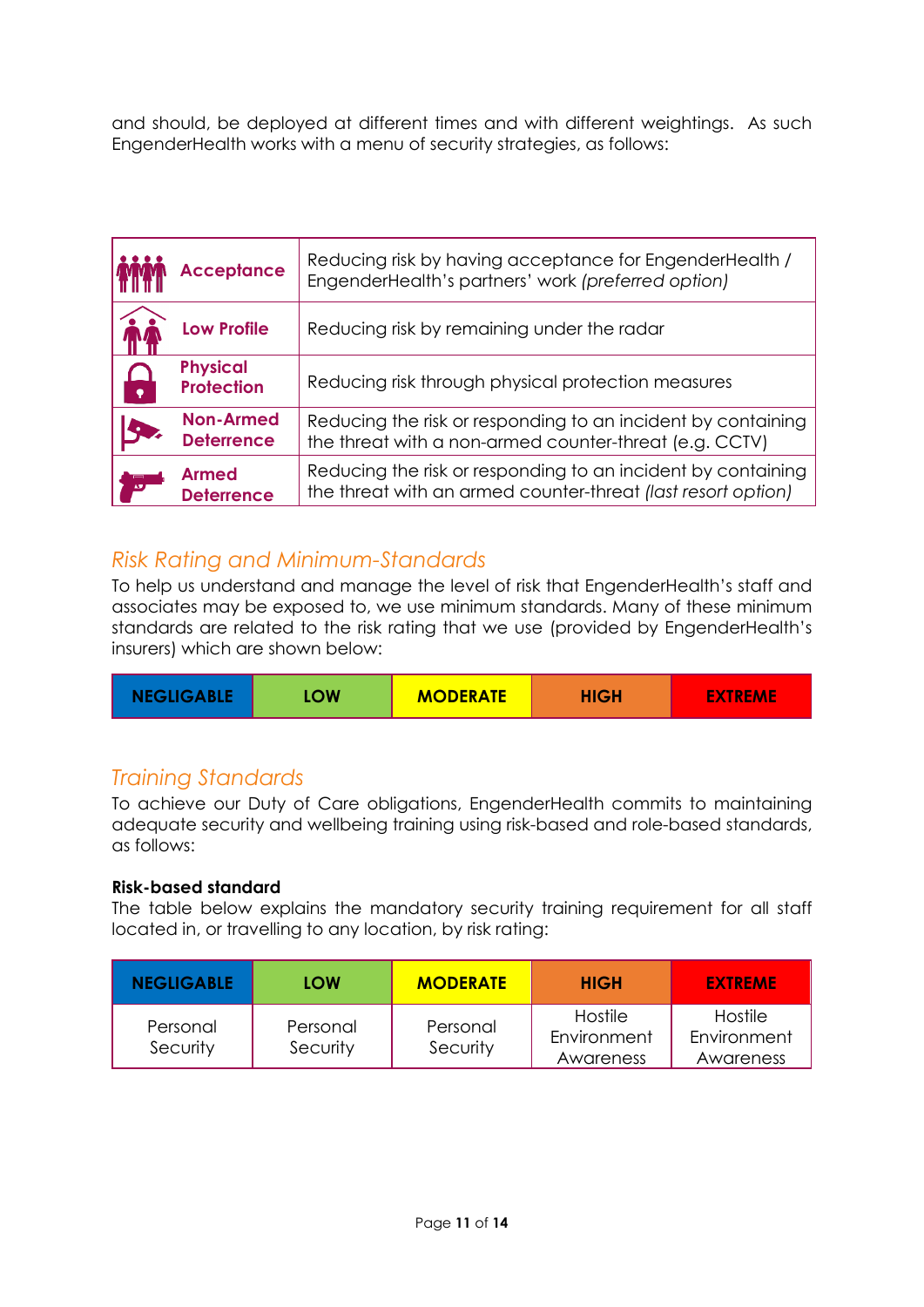#### **Role-based standard**

The table below explains the mandatory security training requirement for all staff, by role:

| <b>Role</b>                                             | <b>Training</b>                                                                                           |  |
|---------------------------------------------------------|-----------------------------------------------------------------------------------------------------------|--|
|                                                         | On-boarding Security Briefing                                                                             |  |
| All staff                                               | Wellbeing & Resilience for Frontline<br>Workers <sup>4</sup>                                              |  |
| Executive Team, Regional and Country<br>Representatives | Security Risk Management<br>Wellbeing & Resilience for Managers <sup>5</sup> ,<br>Psychological First Aid |  |
| <b>Security Focal Points</b>                            | Security Risk Management                                                                                  |  |
| Wellbeing Focal Points <sup>6</sup>                     | Psychological First Aid<br>Wellbeing & Resilience for Managers                                            |  |
| Safeguarding Focal Points                               | Safeguarding                                                                                              |  |
| Incident Management Teams                               | Incident / Crisis Management                                                                              |  |
| <b>Family Liaison Officers</b>                          | <b>Family Liaison</b>                                                                                     |  |
| Guards                                                  | Guarding (delivered in country)                                                                           |  |
| <b>Drivers</b>                                          | Defensive Driving (delivered in<br>country)<br><b>Technical Training</b>                                  |  |

# <span id="page-11-0"></span>*Duty of Care Management Procedures*

EngenderHealth's staff and associates are exposed to safety, security and wellbeing threats and risks when travelling, when working in country and during and after incidents. In recognition of this, and in order to achieve EngenderHealth's Duty of Care obligations, we created specific travel, country, wellbeing and incident management procedures, as part of the Duty of Care Framework.

#### <span id="page-11-1"></span>*Incident Management*

**.** 

Through the incident management procedure, EngenderHealth ensures an appropriate mechanism for the effective management of any incident and crisis. The following section details EngenderHealth's policy approach to security and medical evacuation, and abduction situations:

<span id="page-11-2"></span><sup>4</sup> Free online training available a[t https://kayaconnect.org/course/info.php?id=746.](https://kayaconnect.org/course/info.php?id=746) Staff will need to send the certificate of completion to the Governance and Operations Department.

<span id="page-11-3"></span><sup>5</sup> Free online training available a[t https://kayaconnect.org/course/info.php?id=746](https://kayaconnect.org/course/info.php?id=746)

<span id="page-11-4"></span><sup>6</sup> This role is adopted by the nominated Safeguarding Focal Points in each country.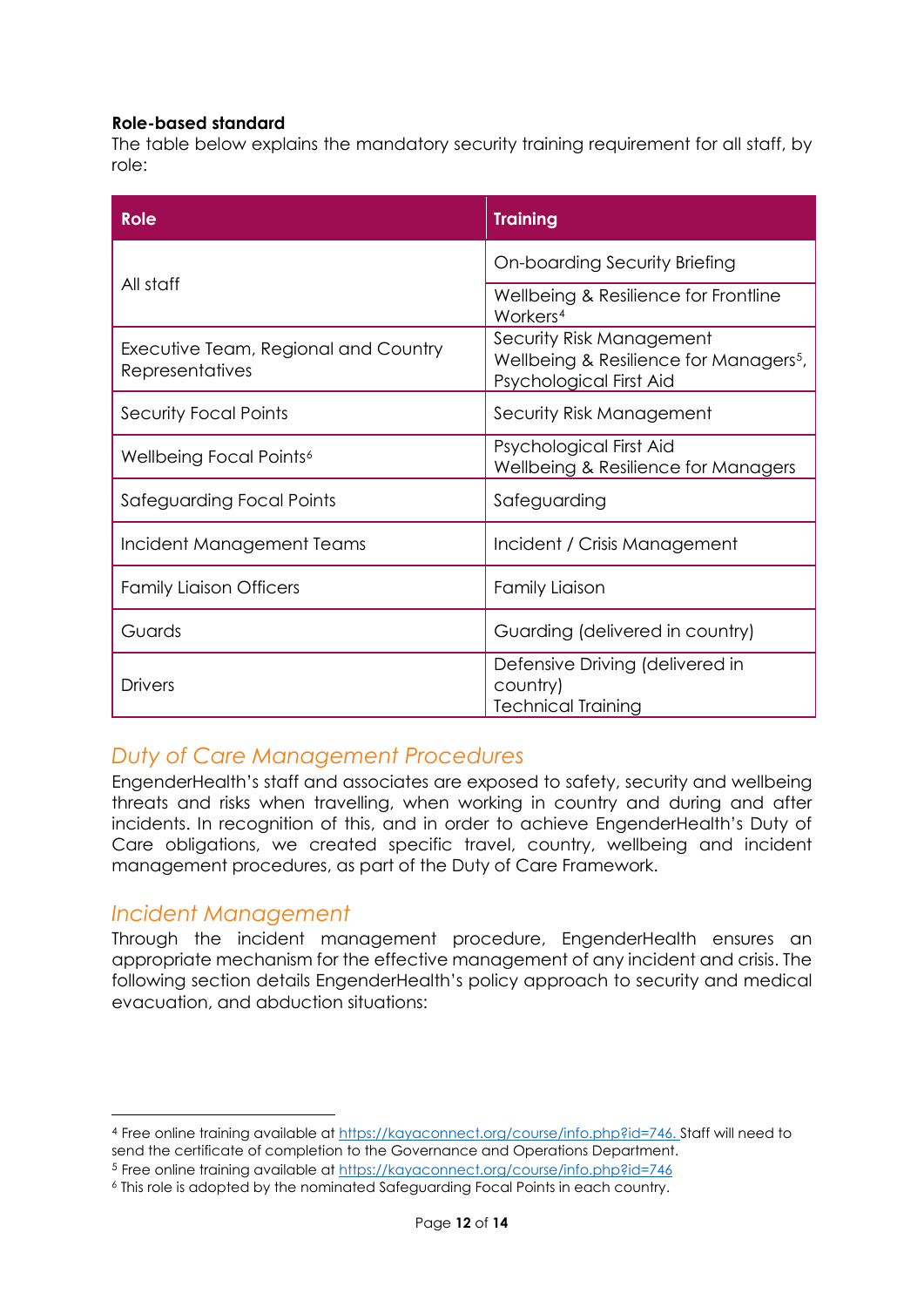

- All staff travelling outside of their contracted country location are entitled to a security evacuation.
- The security evacuation of staff members in their contracted country location will only be considered in cases where their work has placed them in individual danger and is at the discretion of the Chief of Finance and Administration.
- The decision to security evacuate:
	- **Can be made by the traveller themselves, the Country** Representative, the Regional Representative or the Chief of Finance and Administration.
	- **Cannot be overruled by anyone, unless a more senior line manager** determines that the security evacuation would expose staff to greater immediate danger than remaining in the current location.
	- Is binding for all staff entitled to evacuation. If an staff member refuses to evacuate, they do so on the understanding that their employment contract is immediately terminated and EngenderHealth no longer has a duty of care to them.
- Where a security evacuation is deemed necessary but there is no possibility of evacuating everyone, staff who are deemed to be at the highest risk will be given priority, at the discretion of the CEO.
- Staff may only return to a location after a security evacuation following a full security risk assessment and updated country management procedure, and with the approval of the CEO.



- All staff travelling outside of their contracted country location are entitled to a medical evacuation (unless they fail to declare a pre-existing medical condition that indicates that they should not travel).
- The medical evacuation of staff members in their contracted country location will only be considered in cases where appropriate medical care is not available in country and is at the discretion of the Chief of Finance and Administration.
- The decision to medical evacuate:
	- Can be made by EngenderHealth's insurers, or if not an insured evacuation, by an appropriately qualified medical doctor, who is not employed by EngenderHealth.
	- Cannot be overruled by anyone, unless a member of the Executive Team determines that the medical evacuation would expose the staff to immediate security related dangers, placing their live at more urgent risk.
- Staff may only return to a location after a medical evacuation, following travel clearance issued by EngenderHealth's insurers, or a nominated medical doctor.